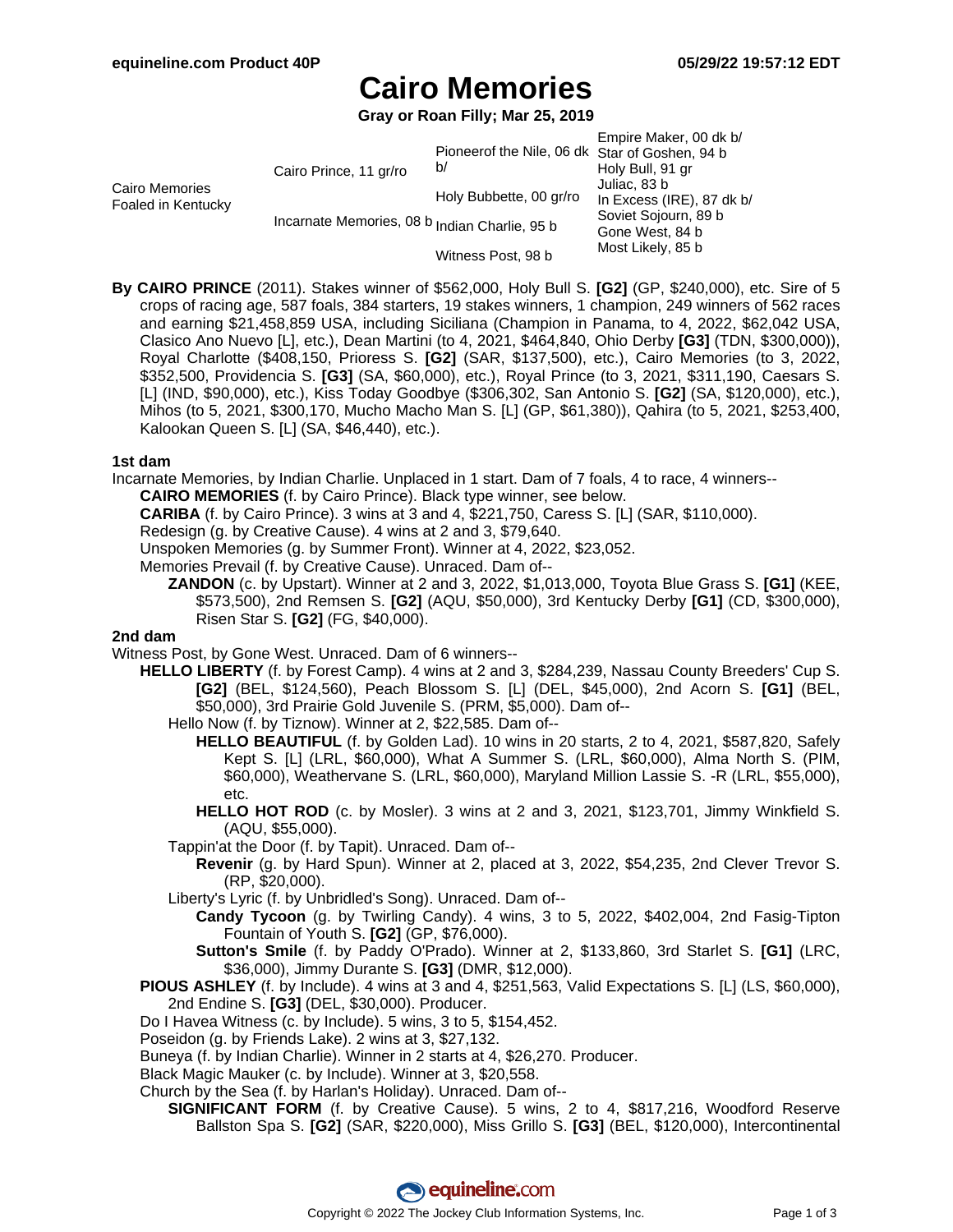## **Cairo Memories**

**Gray or Roan Filly; Mar 25, 2019**

S. **[G3]** (BEL, \$110,000), Noble Damsel S. **[G3]** (BEL, \$110,000), Memories Of Silver S. [L] (AQU, \$60,000), etc.

**HAY DAKOTA** (g. by Haynesfield). 10 wins, 3 to 7, placed at 8, 2021, \$523,069, Commonwealth Turf S. **[G3]** (CD, \$58,280), Mystic Lake Mile S. (CBY, \$60,000), 2nd Jonathan B. Schuster Memorial S. [L] (IND, \$14,700), Mystic Lake Mile S. (CBY, \$19,000), 3rd Canadian Turf S. **[G3]** (GP, \$10,463), etc. Set ncr at Gulfstream Park, about 7 1/2 furlongs in 1:26.91.

Incarnate Memories (f. by Indian Charlie). See above.

## **3rd dam**

**Most Likely**, by Fappiano. 3 wins at 2 and 3, \$67,865, 3rd Forward Gal S. **[G3]**, Golden Rod S. [L] (CD, \$12,895), Dogwood S. [L] (CD, \$5,515). Sister to **WITH A TWIST** (\$291,671, Rare Treat H. **[G3]**, etc.), half-sister to **Seaside Dancer** (\$92,959, 2nd Miller High Life Cradle S. **[G3]**, sire). Dam of 6 winners--

Likely Minister (f. by Deputy Minister). Winner at 4, \$27,335. Dam of--

Gold Minx (f. by Officer). Winner at 2, \$27,200. Dam of--

**WILDCAT'S LEGACY** (g. by Wildcat Heir). 5 wins, 2 to 5 in NA and PAN, \$77,575 (USA), Juvenile Sprint S. -R (GPW, \$46,035).

**Red Minx** (f. by Wildcat Heir). 4 wins at 3 and 4, \$155,593, 3rd Crank It Up S. (MTH, \$6,000). Flowers Treasure (g. by Cox's Ridge). 6 wins, 3 to 7 in HK , \$338,557 (USA).

Rainbow Trail (f. by With Approval). 5 wins at 2 and 4, \$26,322.

Acapella Chick (f. by Capote). Winner at 3, \$15,400. Producer.

Lord Gandolph (c. by Wild Rush). Winner at 3, \$7,371.

Evento (c. by Aljabr). 3 wins at 3 and 4 in MEX.

Base Bleed (c. by Lyphard). Placed at 3 in FR , \$13,565 (USA).

Witness Post (f. by Gone West). See above.

More Likely (f. by Housebuster). Unraced. Dam of--

More Salt (f. by Salt Lake). 2 wins at 3, \$24,720. Dam of--

**ADAHAI** (g. by Yonaguska). 3 wins at 3 and 4, \$49,680, African Prince S. -R (SUF, \$30,000).

#### **4th dam**

- **Classy Twist**, by Twist the Axe. 3 wins, 3 to 5, \$71,676, 3rd Plankton H. Half-sister to **MINSTREL GREY** (\$348,241, Orange County H., etc.), **Unimpeachable** (\$84,096, 3rd Heresy S., sire), **Bugle Bow** (\$16,346, 2nd Pontalba S., etc.). Dam of 6 winners, including--
	- **WITH A TWIST** (f. by Fappiano). 5 wins, 3 to 5, \$291,671, Rare Treat H. **[G3]**, 2nd Next Move H. **[G3]**, Affectionately H. **[G3]**, 3rd Hannah Dustin H. (SUF, \$2,578), 4th Athenia H. **[G3]**.
		- **POLICY MATTER** (c. by Topsider). 4 wins, 3 to 5 in SPA, placed at 3 in FR , \$113,627 (USA), Premio Antonio Blasco [L], Gran Trofeo Nobel-Gran Premio de Velocidad [L], 2nd Gran Premio de la Hispanidad [L], Premio Trujillos-Banco de Credito Agricola [L], 3rd Premio Trujillos-Gran Premio de Trofeo Laguna [L], etc. Sire.

**Magic Cat** (c. by Storm Cat). Winner at 4, \$26,325, 3rd Crabapple S. (OP, \$4,000). Sire.

**Seaside Dancer** (c. by Secreto). 3 wins at 2 and 4, \$92,959, 2nd Miller High Life Cradle S. **[G3]**. Sire. **Most Likely** (f. by Fappiano). Black type placed winner, see above.

Axe Creek (f. by Gulch). 3 wins at 2 and 3, \$73,895.

- **CELTIC SKY** (c. by Sky Classic). 6 wins, 2 to 6, \$331,205, Kingston H. -R (BEL, \$51,345), West Point H. -R (SAR, \$49,740), 2nd West Point H. -R (SAR, \$23,040), Kingston H. -R (BEL, \$22,720), 3rd Mohawk H. -R (BEL, \$16,500), etc. Set ncr at Monmouth Park, 1 1/16 miles in 1:42.04.
- **CLOON** (f. by Lure). Winner at 2 and 3 in FR , placed in 2 starts at 4 in NA , \$107,612 (USA), Prix de la Seine [L], 2nd Prix de Boulogne [L], Prix Melisande [L], Joy to the World S. -R (CRC, \$8,000), 3rd Prix Chloe **[G3]**, etc.
- **Ambidaxtrous** (f. by Deputy Commander). 4 wins at 3 and 5, \$170,017, 3rd Elmont S. -R (BEL, \$7,775).
- Forlassy (f. by \*Forli). Unraced.
	- **Hello Paradise** (g. by Gone West). 7 wins, 3 to 6, \$187,249, 2nd Phoenix S. [L] (KEE, \$21,760), Churchill Downs Turf Sprint S. [L] (CD, \$17,625), Breeders' Cup Marfa H. [L] (TP, \$12,855). Set ncr at Ellis Park, 5 1/2 furlongs in 1:01.00.
- Govan (f. by Gone West). Unraced.

RACE RECORD for Cairo Memories: At 2, two wins (Surfer Girl S. [L] (SA, \$120,000)), once 2nd (Starlet